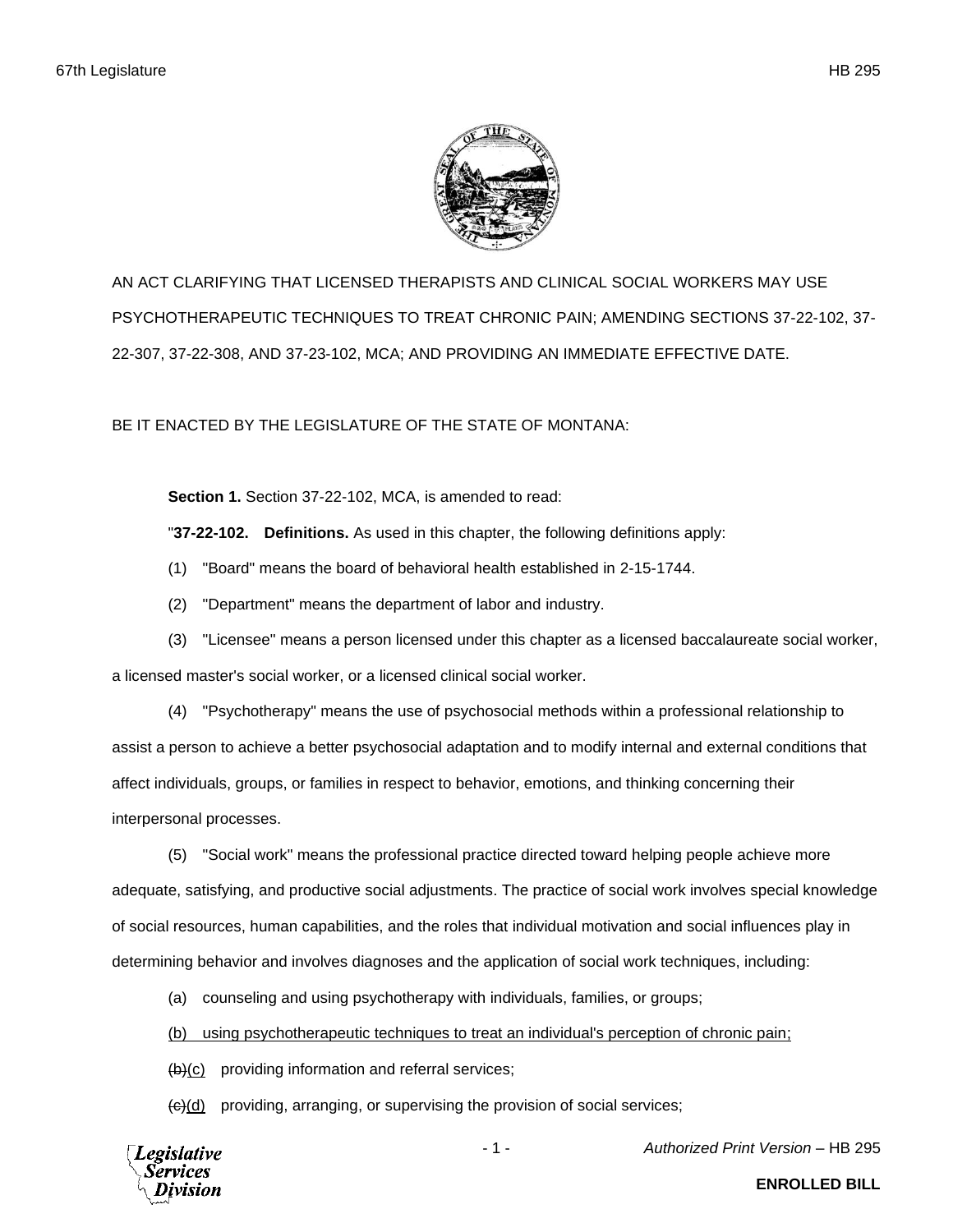groups;

 $\left\langle \Theta \right\rangle$ (f) helping communities to organize to provide or improve social and health services;

 $(f)(g)$  research or teaching related to social work; and

 $\left\langle \theta \right\rangle$ (h) administering, evaluating, and assessing tests if the licensee is qualified to administer the test and make the evaluation and assessment.

(6) "Social worker licensure candidate" means a person who is registered pursuant to 37-22-313 to engage in social work and earn supervised work experience necessary for licensure."

## **Section 2.** Section 37-22-307, MCA, is amended to read:

"**37-22-307. Licensed baccalaureate social worker requirements -- exemption -- rulemaking.** (1) An applicant to be a licensed baccalaureate social worker:

(a) must have a bachelor's degree in social work from a program accredited by the council on social work education or a program approved by the board by rule; and

(b) must have registered as a social worker licensure candidate, as provided in 37-22-313, and completed supervised work experience as specified in the training and supervision plan submitted to the board and approved by the board. Some of the required hours must be in direct client contact.

(2) After completing the required supervised work experience as a social worker licensure candidate, the applicant shall:

(a) provide the board with three letters of reference from professionals licensed by the board or academic professors who have knowledge of the applicant's professional performance;

(b) satisfactorily complete an examination prescribed by the board by rule. An applicant who fails the examination may reapply to take the examination and may continue as a social worker licensure candidate, subject to the terms set by the board.

(c) submit a completed application required by the board and the application fee prescribed by the board; and

(d) submit fingerprints for the purpose of fingerprint checks as provided in 37-1-307. The board may require a criminal background check of applicants and determine the suitability for licensure as provided in 37-



- 2 - *Authorized Print Version* – HB 295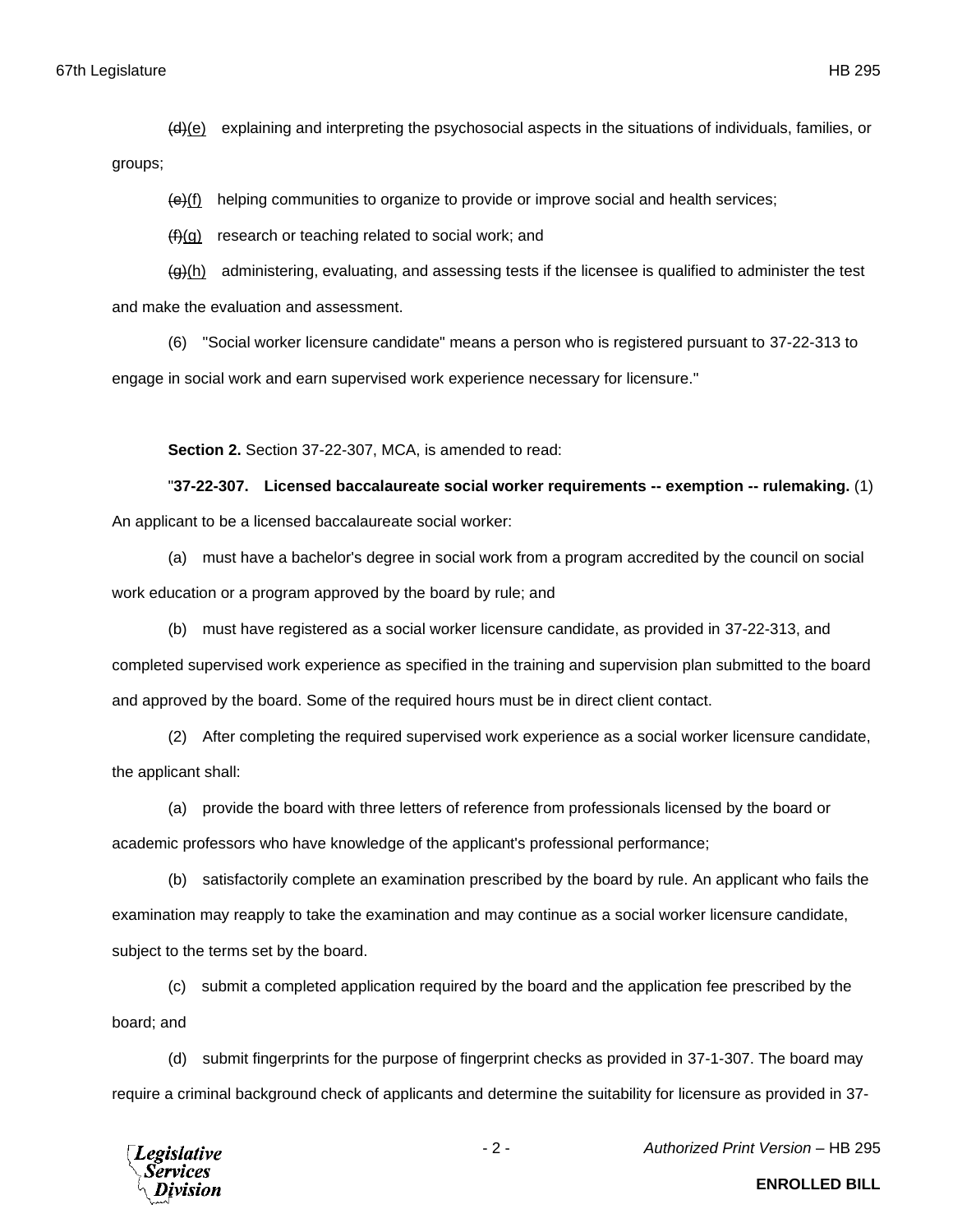1-201 through 37-1-205 and 37-1-307.

- (3) A licensed baccalaureate social worker:
- (a) is subject to the social work ethical standards adopted under 37-22-201;
- (b) may engage in social work activities as provided in  $37-22-102 $(6)$  through  $(6)(6)$  through$

 $(5)(h)$ ;

- (c) may engage in practice, as defined by the board, upon receiving a license; and
- (d) may use the initials "LBSW" for "licensed baccalaureate social worker".
- (4) An applicant is exempt from the examination requirement in subsection (2)(c) if the applicant:
- (a) proves to the board that the applicant is licensed, certified, or registered in a state or territory of

the United States under laws that have substantially the same requirements as this chapter; and

(b) has passed an examination similar to that required by the board.

(5) Individuals who demonstrate to the board on or before May 1, 2021, that they meet the applicable work and education experience as provided in subsection (1) are exempt from examination procedures provided in subsection (2)(b) and may be licensed under this section.

(6) The board may require a criminal background check of applicants and shall adopt rules to implement this section."

**Section 3.** Section 37-22-308, MCA, is amended to read:

"**37-22-308. Licensed master's social worker requirements -- rulemaking -- exemption.** (1) An applicant to be a licensed master's social worker:

(a) must have a master's degree in social work from a program accredited by the council on social work education or a program approved by the board by rule; and

(b) must have registered as a social worker licensure candidate, as provided in 37-22-313, and completed supervised work experience as specified in the training and supervision plan submitted to the board and approved by the board. Some of the required hours must be in direct client contact.

(2) After completing the required supervised work experience as a social worker licensure candidate, the applicant shall:

(a) provide the board with three letters of reference from professionals licensed by the board or



- 3 - *Authorized Print Version* – HB 295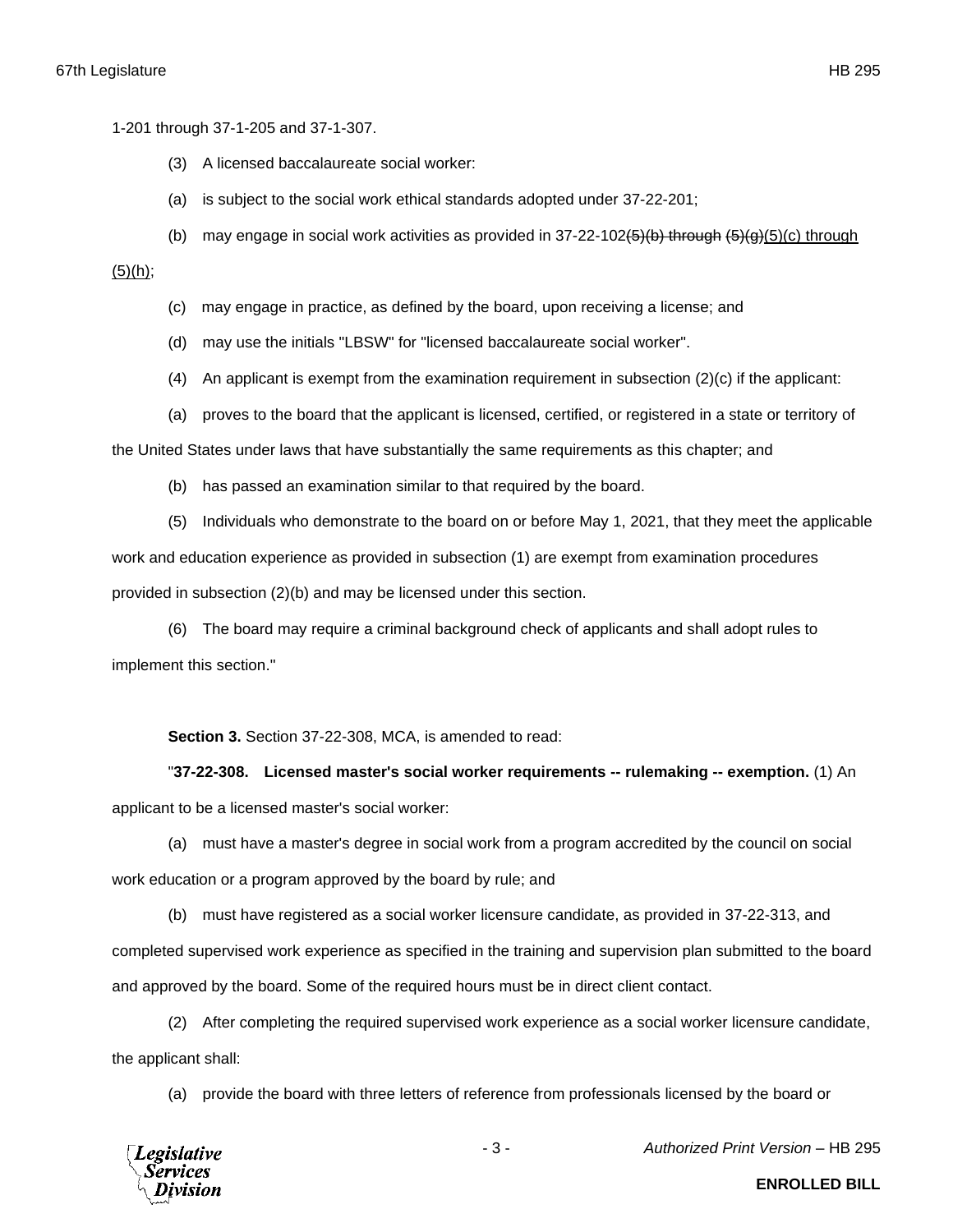academic professors who have knowledge of the applicant's professional performance;

(b) satisfactorily complete an examination prescribed by the board by rule. An applicant who fails the examination may reapply to take the examination and may continue as a social worker licensure candidate, subject to the terms set by the board.

(c) submit a completed application required by the board and the application fee prescribed by the board by rule; and

(d) submit fingerprints for the purpose of fingerprint checks as provided in 37-1-307. The board may require a criminal background check of applicants and determine the suitability for licensure as provided in 37- 1-201 through 37-1-205 and 37-1-307.

(3) A licensed master's social worker:

(a) is subject to the social work ethical standards adopted under 37-22-201;

(b) may engage in social work activities as provided in  $37-22-102(5)(b)$  through  $(5)(g)(c)$  through

(5)(h);

- (c) may engage in practice, as defined by the board, upon receiving a license; and
- (d) may use the initials "LMSW" for "licensed master's social worker".
- (4) An applicant is exempt from the examination requirement in subsection (2)(c) if the applicant:
- (a) proves to the board that the applicant is licensed, certified, or registered in a state or territory of

the United States under laws that have substantially the same requirements as this chapter; and

(b) has passed an examination similar to that required by the board.

(5) Individuals who demonstrate to the board on or before May 1, 2021, that they meet the applicable

work and education experience as provided in subsection (1) are exempt from examination procedures provided in subsection (2)(b) and may be licensed under this section.

(6) The board may require a criminal background check of applicants and shall adopt rules to implement this section."

**Section 4.** Section 37-23-102, MCA, is amended to read:

"**37-23-102. Definitions.** As used in this chapter, the following definitions apply:

(1) "Board" means the board of behavioral health established in 2-15-1744.



- 4 - *Authorized Print Version* – HB 295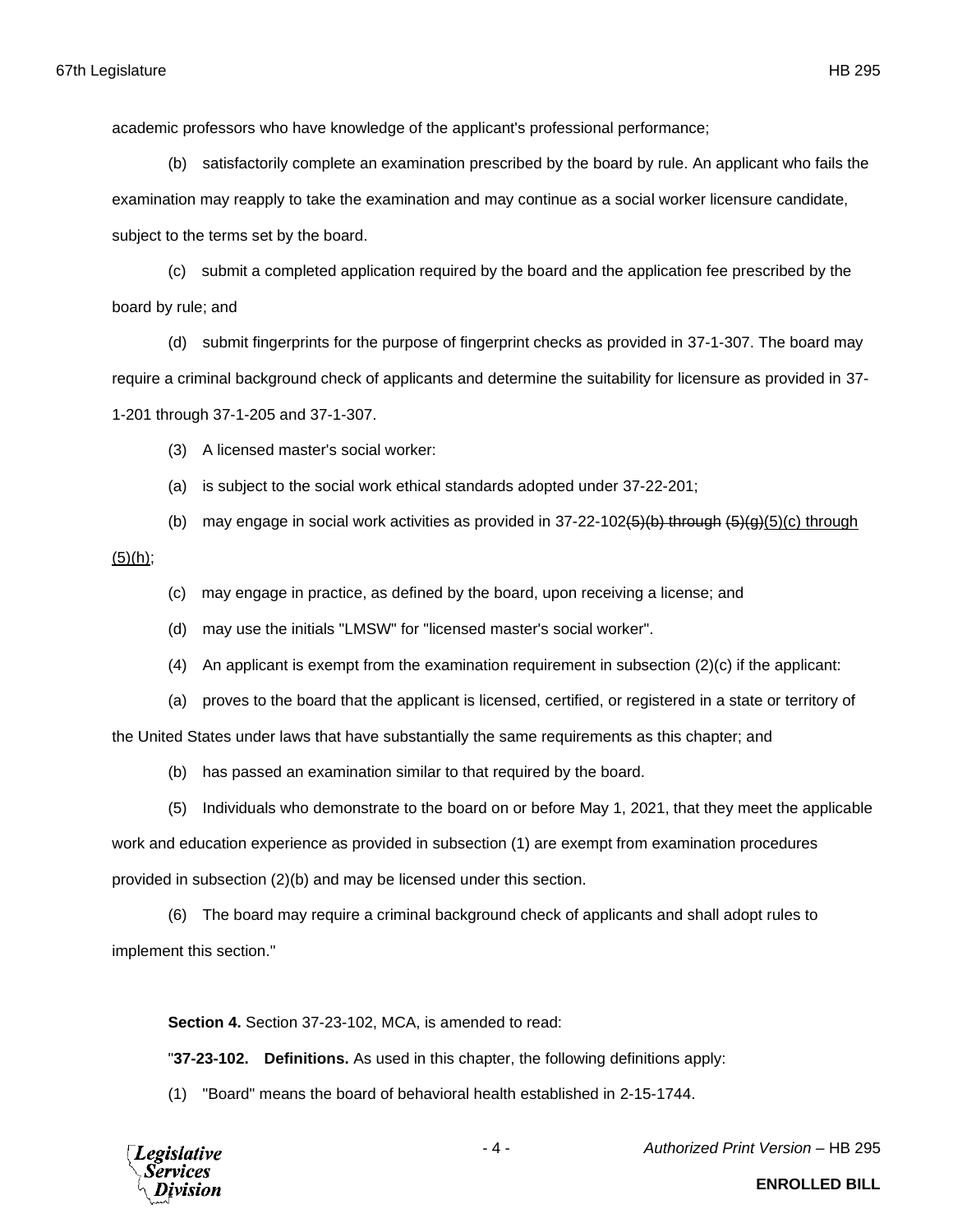(2) "Licensee" means a person licensed under this chapter.

(3) "Professional counseling" means engaging in methods and techniques that include:

(a) counseling, which means the therapeutic process of:

(i) conducting assessments and diagnoses for the purpose of establishing treatment goals and objectives; or

(ii) planning, implementing, and evaluating treatment plans that use treatment interventions to facilitate human development and to identify and remediate mental, emotional, or behavioral disorders and associated distresses that interfere with mental health;

(b) assessment, which means selecting, administering, scoring, and interpreting instruments, including psychological tests, evaluations, and assessments, designed to assess an individual's aptitudes, attitudes, abilities, achievement, interests, and personal characteristics and using nonstandardized methods and techniques for understanding human behavior in relation to coping with, adapting to, or changing life situations;

(c) counseling treatment intervention, which means those cognitive, affective, behavioral, and systemic counseling strategies, techniques, and methods common to the behavioral sciences that are specifically implemented in the context of a therapeutic relationship, including techniques to treat the perception of chronic pain. Other treatment interventions include developmental counseling, guidance, and consulting to facilitate normal growth and development, including educational and career development.

(d) referral, which means evaluating information to identify needs or problems of an individual and to determine the advisability of referral to other specialists, informing the individual of the judgment, and communicating as requested or considered appropriate with the referral sources.

(4) "Professional counselor licensure candidate" means a person who is registered pursuant to 37-23- 213 to engage in professional counseling and earn supervised work experience necessary for licensure."

**Section 5. Effective date.** [This act] is effective on passage and approval.

- END -



- 5 - *Authorized Print Version* – HB 295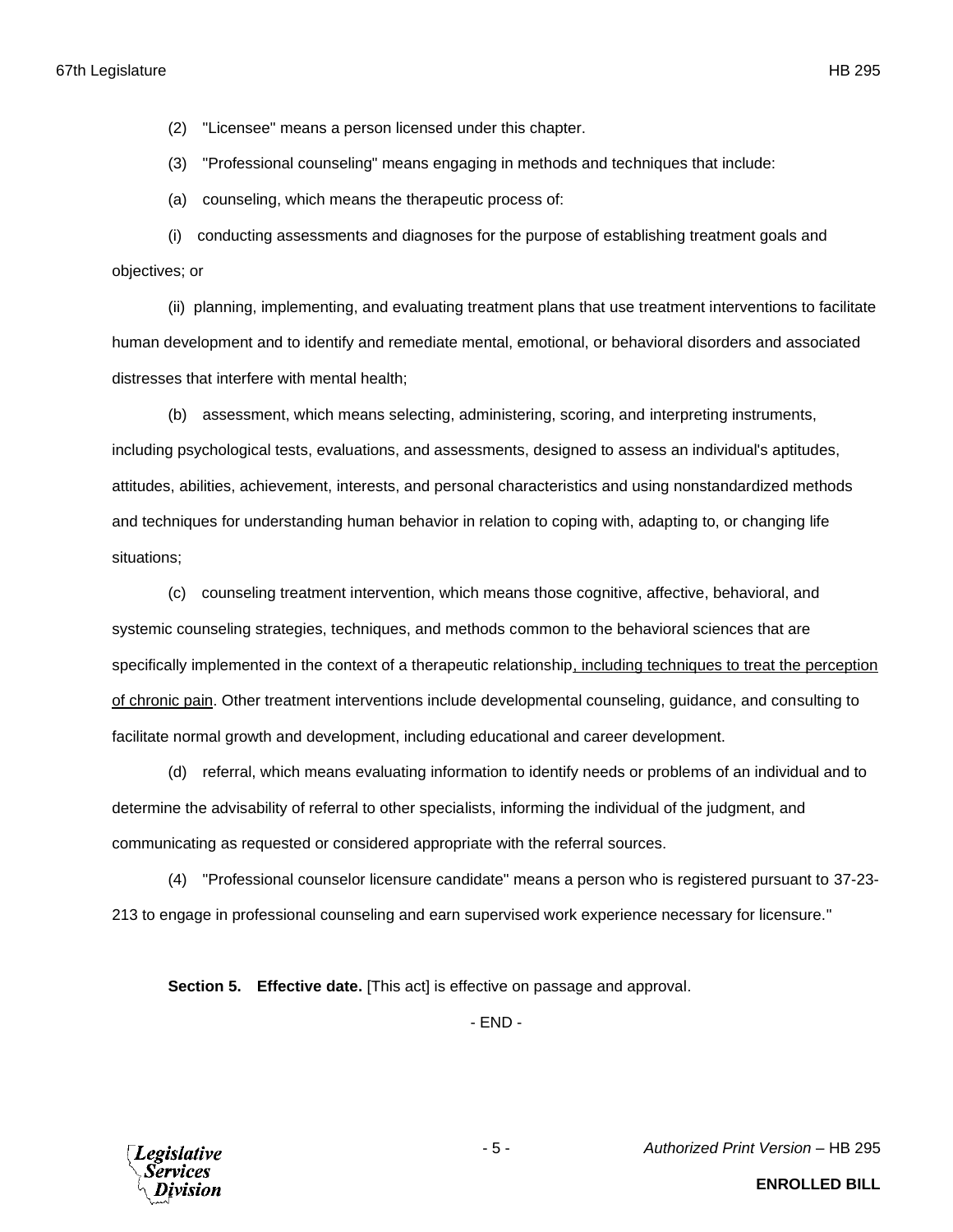I hereby certify that the within bill,

HB 295, originated in the House.

Chief Clerk of the House

Speaker of the House

| Signed this | dav    |
|-------------|--------|
| $\Omega$    | - 2021 |

\_\_\_\_\_\_\_\_\_\_\_\_\_\_\_\_\_\_\_\_\_\_\_\_\_\_\_\_\_\_\_\_\_\_\_\_\_\_\_\_\_\_\_

\_\_\_\_\_\_\_\_\_\_\_\_\_\_\_\_\_\_\_\_\_\_\_\_\_\_\_\_\_\_\_\_\_\_\_\_\_\_\_\_\_\_\_

President of the Senate

| Sianed this |  |
|-------------|--|
| $\Omega$    |  |

\_\_\_\_\_\_\_\_\_\_\_\_\_\_\_\_\_\_\_\_\_\_\_\_\_\_\_\_\_\_\_\_\_\_\_\_\_\_\_\_\_\_\_